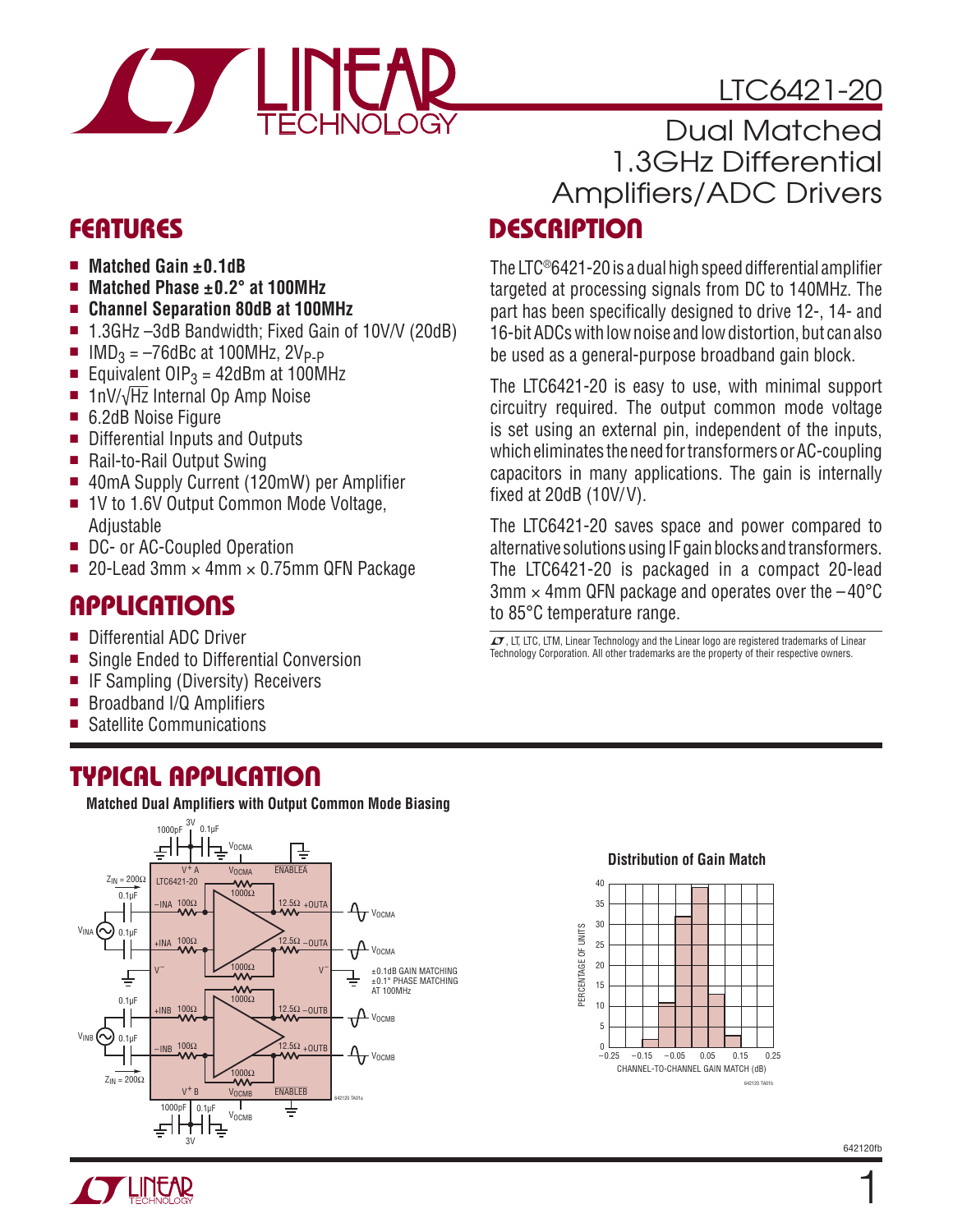## **ABSOLUTE MAXIMUM RATINGS**

| (Note 1)                                            |  |
|-----------------------------------------------------|--|
|                                                     |  |
|                                                     |  |
| Operating Temperature Range (Note 3)-40°C to 85°C   |  |
| Specified Temperature Range (Note 4)  -40°C to 85°C |  |
|                                                     |  |
|                                                     |  |
| Output Short-Circuit Duration  Indefinite           |  |
|                                                     |  |

# **PIN CONFIGURATION**



# **ORDER INFORMATION**

| <b>LEAD FREE FINISH</b> | <b>TAPE AND REEL</b>   | <b>PART MARKING*</b> | <b>PACKAGE DESCRIPTION</b>        | SPECIFIED TEMPERATURE RANGE |
|-------------------------|------------------------|----------------------|-----------------------------------|-----------------------------|
| LTC6421CUDC-20#PBF      | l LTC6421CUDC-20#TRPBF | LDDN -               | l 20-Lead (3mm × 4mm) Plastic QFN | $10^{\circ}$ C to 70°C      |
| LTC6421IUDC-20#PBF      | LIC6421IUDC-20#TRPBF   | LDDN                 | l 20-Lead (3mm × 4mm) Plastic QFN | l –40°C to 85°C             |

Consult LTC Marketing for parts specified with wider operating temperature ranges. \*The temperature grade is identified by a label on the shipping container. Consult LTC Marketing for information on non-standard lead based finish parts.

For more information on lead free part marking, go to:<http://www.linear.com/leadfree/> For more information on tape and reel specifications, go to:<http://www.linear.com/tapeandreel/>

## **SELECTOR GUIDE**

| <b>PART NUMBER</b> |             | GAIN | <b>GAIN</b>  | Z <sub>IN</sub> (DIFFERENTIAL) |                          |
|--------------------|-------------|------|--------------|--------------------------------|--------------------------|
| <b>SINGLE</b>      | <b>DUAL</b> | (dB) | (V/V)        | (Ω)                            | <b>COMMENT</b>           |
| LTC6400-8          |             | 8    | 2.5          | 400                            | <b>Lowest Distortion</b> |
| LTC6400-14         |             | 14   | <sub>5</sub> | 200                            | <b>Lowest Distortion</b> |
| LTC6400-20         | LTC6420-20  | 20   | 10           | 200                            | <b>Lowest Distortion</b> |
| LTC6400-26         |             | 26   | 20           | 50                             | <b>Lowest Distortion</b> |
| LTC6401-8          |             | 8    | 2.5          | 400                            | <b>Lowest Power</b>      |
| LTC6401-14         |             | 14   | b            | 200                            | <b>Lowest Power</b>      |
| LTC6401-20         | LTC6421-20  | 20   | 10           | 200                            | <b>Lowest Power</b>      |
| LTC6401-26         |             | 26   | 20           | 50                             | <b>Lowest Power</b>      |



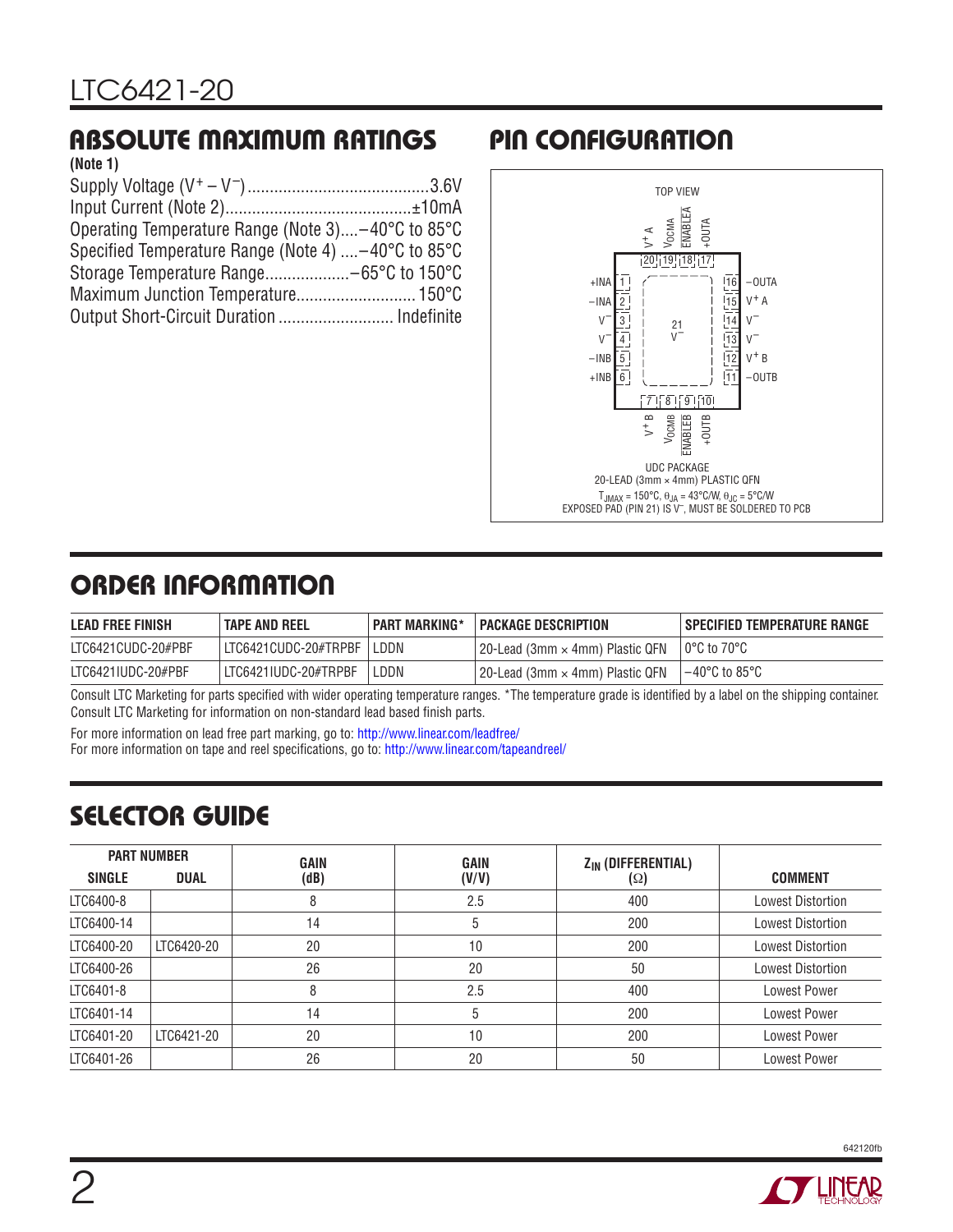#### **DC ELECTRICAL CHARACTERISTICS** The  $\bullet$  denotes the specifications which apply over the full operating

temperature range, otherwise specifications are at T<sub>A</sub> = 25°C. V<sup>+</sup> = 3V, V<sup>-</sup> = 0V, +IN = -IN = V<sub>OCM</sub> = 1.25V,  $\overline{\textsf{ENABLE}}$  = 0V, No R<sub>L</sub> unless **otherwise noted.**

| <b>SYMBOL</b>                              | <b>PARAMETER</b>                                       | <b>CONDITIONS</b>                                                                        |           | <b>MIN</b> | <b>TYP</b>     | <b>MAX</b> | <b>UNITS</b>  |
|--------------------------------------------|--------------------------------------------------------|------------------------------------------------------------------------------------------|-----------|------------|----------------|------------|---------------|
| <b>Input/Output Characteristic</b>         |                                                        |                                                                                          |           |            |                |            |               |
| $G_{\text{DIFF}}$                          | Gain                                                   | $V_{IN} = \pm 100$ mV Differential                                                       | 0         | 19.6       | 20             | 20.4       | dB            |
| $\Delta {\sf G}$                           | Gain Matching                                          | Channel-to-Channel                                                                       |           |            | ±0.1           | ±0.25      | dB            |
| <b>TCGAIN</b>                              | Gain Temperature Drift                                 | $V_{IN} = \pm 100$ mV Differential                                                       | $\bullet$ |            | 0.0015         |            | dB/°C         |
| VSWINGMIN                                  | Output Swing Low (V <sub>OCM</sub> = 1.5V)             | Each Output, $V_{IN} = \pm 400$ mV Differential                                          |           |            | 0.1            | 0.25       | V             |
| VSWINGMAX                                  | Output Swing High (V <sub>OCM</sub> = 1.5V)            | Each Output, $V_{IN} = \pm 400$ mV Differential                                          | $\bullet$ | 2.75       | 2.9            |            | $\vee$        |
| VOUTDIFFMAX                                | Maximum Differential Output Swing                      |                                                                                          |           | 5          | 5.6            |            | $V_{P-P}$     |
| lout                                       | <b>Output Current Drive</b>                            | 2V <sub>P-P, OUT</sub> (Note 10)                                                         | $\bullet$ | 10         |                |            | mA            |
| V <sub>os</sub>                            | Input Offset Voltage                                   | Differential                                                                             |           | $-2$       | ±0.4           | 2          | mV            |
| $TCV_{OS}$                                 | Input Offset Voltage Drift                             | Differential                                                                             | $\bullet$ |            | 1.4            |            | µV/°C         |
| <b>IVRMIN</b>                              | Input Common Mode Voltage Range, MIN                   |                                                                                          |           |            |                | 1          | $\vee$        |
| <b>I</b> VRMAX                             | Input Common Mode Voltage Range, MAX                   |                                                                                          | $\bullet$ | 1.6        |                |            | V             |
| RINDIFF                                    | Input Resistance (+IN, -IN)                            | Differential                                                                             |           | 170        | 200            | 230        | $\Omega$      |
| $\Delta R_{IN}$                            | Input Impedance Matching                               | Channel-to-Channel                                                                       | $\bullet$ |            | ±1             | ±2.5       | $\frac{0}{0}$ |
| CINDIFF                                    | Input Capacitance (+IN, -IN)                           | Differential, Includes Parasitic                                                         |           |            | 1              |            | pF            |
| ROUTDIFF                                   | Output Resistance (+OUT, -OUT)                         | Differential                                                                             | $\bullet$ | 20         | 25             | 36         | Ω             |
| <b>CMRR</b>                                | Common Mode Rejection Ratio                            | Input Common Mode Voltage 1V to 1.6V                                                     |           | 45         | 68             |            | dB            |
|                                            | <b>Output Common Mode Voltage Control</b>              |                                                                                          |           |            |                |            |               |
| G <sub>CM</sub>                            | Common Mode Gain                                       | $V_{OCM}$ = 1V to 1.6V                                                                   |           |            | 1              |            | V/V           |
| VOCMMIN                                    | Output Common Mode Range, MIN                          |                                                                                          | $\bullet$ |            |                | 1          | $\vee$        |
| VOCMMAX                                    | Output Common Mode Range, MAX                          |                                                                                          |           | 1.6        |                |            | $\vee$        |
| VOSCM                                      | Common Mode Offset Voltage                             | $V_{OCM} = 1.25V$ to 1.5V                                                                |           | $-10$      | ±2             | 10         | mV            |
| <b>TCV<sub>OSCM</sub></b>                  | Common Mode Offset Voltage Drift                       |                                                                                          |           |            | 6              |            | µV/°C         |
| <b>IV<sub>OCM</sub></b>                    | V <sub>OCM</sub> Input Current                         |                                                                                          |           | $-15$      | $-3$           | 0          | μA            |
| <b>ENABLE</b> $\times$ Pins ( $x = A, B$ ) |                                                        |                                                                                          |           |            |                |            |               |
| $V_{ L}$                                   | <b>ENABLEX Input Low Voltage</b>                       |                                                                                          | $\bullet$ |            |                | 0.8        | $\vee$        |
| $\mathsf{V}_{\mathsf{IH}}$                 | <b>ENABLEX Input High Voltage</b>                      |                                                                                          |           | 2.4        |                |            | $\vee$        |
|                                            | <b>ENABLEX Input Current</b>                           | $ENABLEX \leq 0.8V$<br>$ENABLEX \geq 2.4V$                                               |           |            | 1.5            | ±0.5<br>3  | μA<br>μA      |
| <b>Power Supply</b>                        |                                                        |                                                                                          |           |            |                |            |               |
| $V_S$                                      | <b>Operating Supply Range</b>                          |                                                                                          |           | 2.85       | $\mathfrak{Z}$ | 3.5        | $\vee$        |
| $I_{\rm S}$                                | <b>Supply Current</b>                                  | $\overline{\text{ENABLEx}} \leq 0.8$ V; per Amplifier                                    | $\bullet$ |            | 40             | 50         | mA            |
| <b>I</b> SHDN                              | Shutdown Supply Current                                | $\overline{\text{ENABLEx}} \geq 2.4 \text{V}$ ; per Amplifier,<br><b>Inputs Floating</b> | $\bullet$ |            | 1.             | 3          | mA            |
| <b>PSRR</b>                                | Power Supply Rejection Ratio (Differential<br>Outputs) | $V^+ = 2.85V$ to 3.5V                                                                    | $\bullet$ | 55         | 86             |            | dB            |

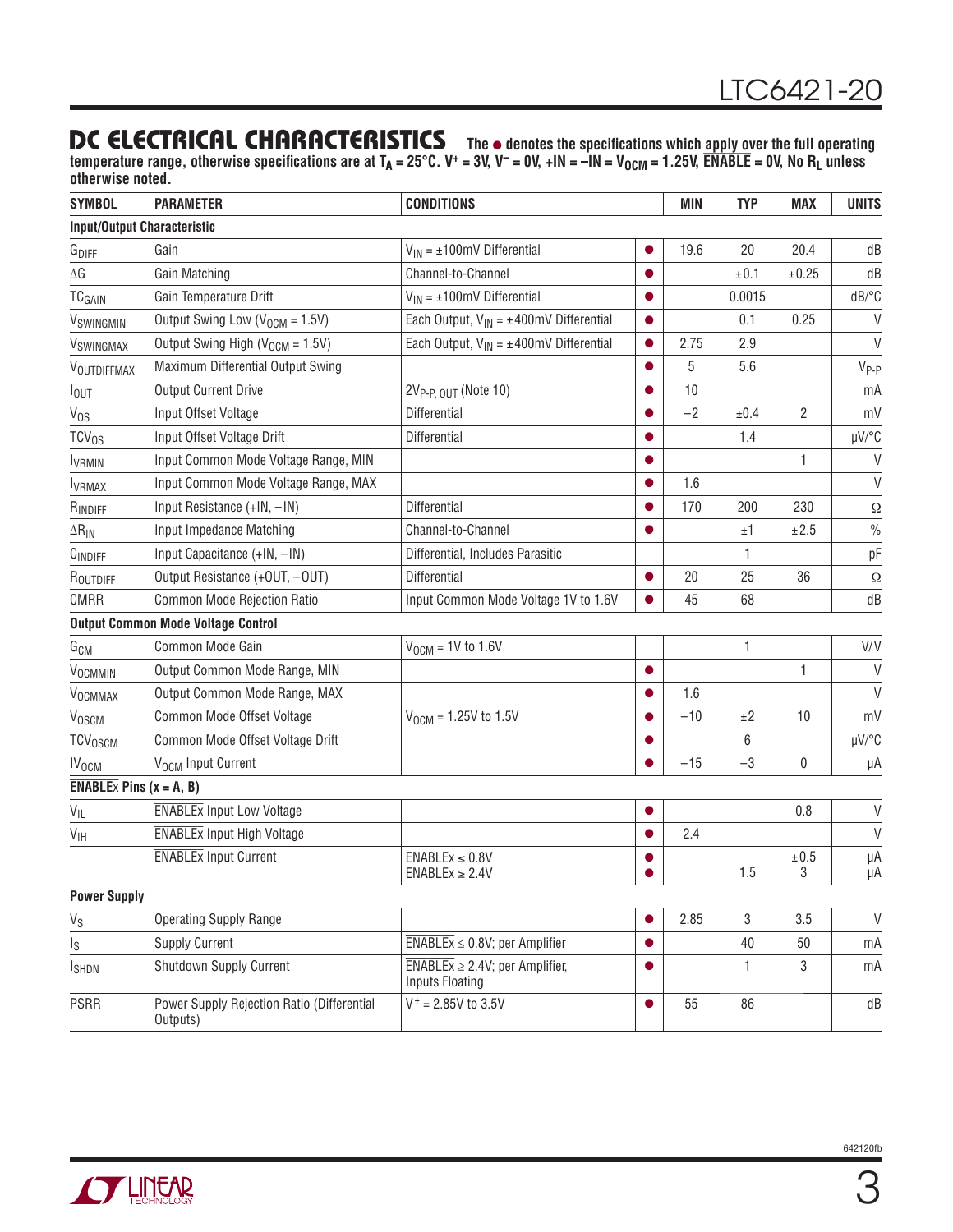#### **AC ELECTRICAL CHARACTERISTICS**

The  $\bullet$  denotes the specifications which apply over the full operating temperature range, otherwise specifications are at  $T_A = 25^{\circ}$ C. V<sup>+</sup> = 3V, V<sup>-</sup> = 0V, V<sub>OCM</sub> = 1.25V,  $\overline{ENABLE}$  = 0V, No R<sub>L</sub> unless otherwise **noted.**

| <b>SYMBOL</b>             | <b>PARAMETER</b>                             | <b>CONDITIONS</b>                                                             |           | MIN<br><b>TYP</b> | <b>MAX</b> | <b>UNITS</b>   |
|---------------------------|----------------------------------------------|-------------------------------------------------------------------------------|-----------|-------------------|------------|----------------|
| ΔG                        | Gain Matching                                | $f = 100 MHz$ (Note 9)                                                        | $\bullet$ | ±0.1              | ±0.25      | dB             |
| $\Delta \mathsf{P}$       | <b>Phase Matching</b>                        | $f = 100 MHz$                                                                 |           | ±0.2              |            | deg            |
|                           | <b>Channel Separation (Note 8)</b>           | $f = 100$ MHz                                                                 |           | 80                |            | dB             |
| $-3$ dBBW                 | -3dB Bandwidth                               | $200 \text{mV}_{P-P, OUT}$ (Note 6)                                           |           | 1.3               |            | GHz            |
| 0.5dBBW                   | Bandwidth for 0.5dB Flatness                 | $200 \text{mV}_{P-P, OUT}$ (Note 6)                                           |           | 250               |            | <b>MHz</b>     |
| 0.1dBBW                   | Bandwidth for 0.1dB Flatness                 | $200 \text{mV}_{P-P. OUT}$ (Note 6)                                           |           | 130               |            | <b>MHz</b>     |
| NF                        | Noise Figure                                 | $R_1 = 375\Omega$ (Note 5), f = 100MHz                                        |           | 6.2               |            | dB             |
| $e_{IN}$                  | Input Referred Voltage Noise Density         | Includes Resistors (Short Inputs), f = 100MHz                                 |           | 2.2               |            | $nV/\sqrt{Hz}$ |
| $e_{ON}$                  | <b>Output Referred Voltage Noise Density</b> | Includes Resistors (Short Inputs), f = 100MHz                                 |           | 22                |            | $nV/\sqrt{Hz}$ |
| 1/f                       | 1/f Noise Corner                             |                                                                               |           | 12.5              |            | kHz            |
| SR                        | Slew Rate                                    | Differential (Note 6)                                                         |           | 4500              |            | $V/\mu s$      |
| t <sub>S1%</sub>          | 1% Settling Time                             | $2V_{P-P. OUT}$ (Note 6)                                                      |           | $\overline{2}$    |            | ns             |
| t <sub>ovdr</sub>         | <b>Overdrive Recovery Time</b>               | 1.9V <sub>P-P OUT</sub> (Note 6) Single Ended                                 |           | $\overline{7}$    |            | ns             |
| $P_{1dB}$                 | 1dB Compression Point                        | $R_1 = 375\Omega$ (Notes 5, 7), f = 100MHz                                    |           | 18                |            | dBm            |
| $t_{ON}$                  | Turn-On Time                                 | +OUT, -OUT Within 10% of Final Values                                         |           | 80                |            | ns             |
| $t_{OFF}$                 | Turn-Off Time                                | I <sub>CC</sub> Falls to 10% of Nominal                                       |           | 150               |            | ns             |
| $-3$ dBBW <sub>VOCM</sub> | V <sub>OCM</sub> Pin Small Signal -3dB BW    | $0.1V_{P-P}$ at $V_{OCM}$ , Measured Single-Ended at<br>Output (Note 6)       |           | 15                |            | <b>MHz</b>     |
| IMD <sub>3</sub>          | 3rd Order Intermodulation Distortion         | $f = 100$ MHz (1MHz Spacing),<br>$V_{\text{OUT}} = 2V_{\text{P-P}}$ Composite |           | $-76$             |            | dBc            |
| OIP <sub>3</sub>          | 3rd Order Output Intercept                   | 42<br>$f = 100 MHz$ (Note 7)                                                  |           |                   | dBc        |                |
| III <sub>3</sub>          | 3rd Order Input Intercept                    | f = 100MHz (Z <sub>IN</sub> = 50Ω)<br>$f = 100$ MHz (Z <sub>IN</sub> = 200Ω)  |           | 22<br>16          |            | dBc<br>dBc     |
| HD <sub>2</sub>           | 2nd Order Harmonic Distortion                | $f = 100$ MHz, $V_{OUT} = 2V_{P-P}$                                           |           | $-74$             |            | dBc            |
| HD <sub>3</sub>           | 3rd Order Harmonic Distortion                | $f = 100$ MHz, $V_{OIII} = 2V_{P-P}$                                          |           | $-78$             |            | dBc            |

**Note 1:** Stresses beyond those listed under Absolute Maximum Ratings may cause permanent damage to the device. Exposure to any Absolute Maximum Rating condition for extended periods may affect device reliability and lifetime.

**Note 2:** Input pins (+IN, –IN) are protected by steering diodes to either supply. If the inputs go beyond either supply rail, the input current should be limited to less than 10mA.

**Note 3:** The LTC6421C and LTC6421I are guaranteed functional over the operating temperature range of –40°C to 85°C.

**Note 4:** The LTC6421C is guaranteed to meet specified performance from 0°C to 70°C. It is designed, characterized and expected to meet specified performance from –40°C to 85°C but is not tested or QA sampled at these temperatures. The LTC6421I is guaranteed to meet specified performance from –40°C to 85°C.

**Note 5:** Input and output baluns used. See Test Circuit A.

**Note 6:** Measured using Test Circuit B.  $R_1 = 87.5\Omega$  on each output. **Note 7:** Since the LTC6421-20 is a feedback amplifier with low output impedance, a resistive load is not required when driving an AD converter. Therefore, typical output power is very small. In order to compare the LTC6421-20 with amplifiers that require 50 $\Omega$  output load, the output voltage swing driving a given  $R_L$  is converted to OIP<sub>3</sub> and P<sub>1dB</sub> as if it were driving a 50Ω load. Using this modified convention, 2V<sub>P-P</sub> is by definition equal to 10dBm, regardless of actual R<sub>L</sub>.

**Note 8:** Channel separation (the inverse of crosstalk) is measured by driving a signal into one input, while terminating the other input. Channel separation is the ratio of the resulting output signal at the driven channel to the channel that is not driven.

**Note 9:** Not production tested. Guaranteed by design and by correlation to production tested parameters.

**Note 10:** The output swing range is at least 2V<sub>P-P</sub> differential even when sourcing or sinking 20mA. Tested at  $V_{OCM} = 1.5V$ .

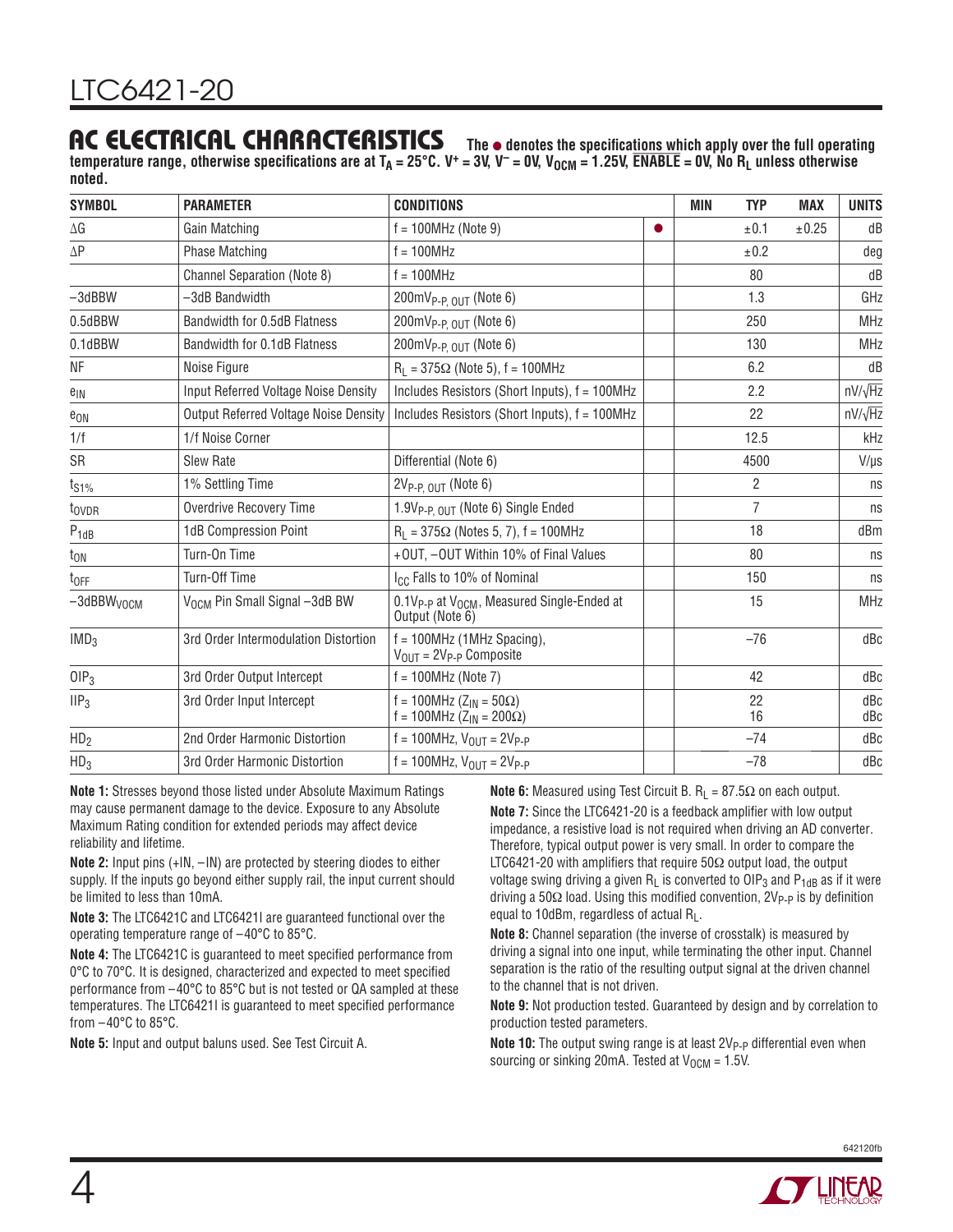## **TYPICAL PERFORMANCE CHARACTERISTICS**



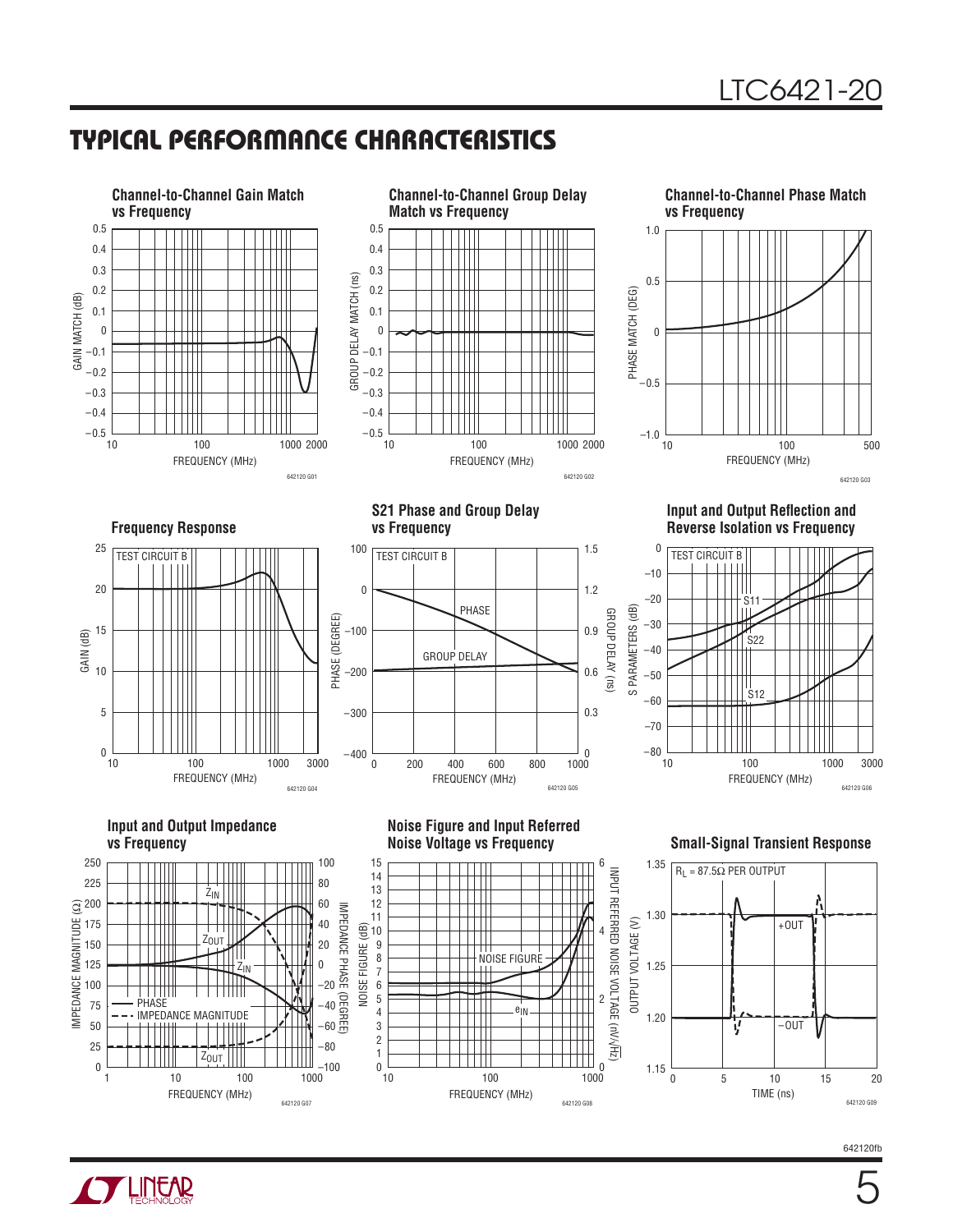## **TYPICAL PERFORMANCE CHARACTERISTICS**



**Equivalent Output Third Order Intercept vs Frequency**



**Channel Separation vs Frequency**





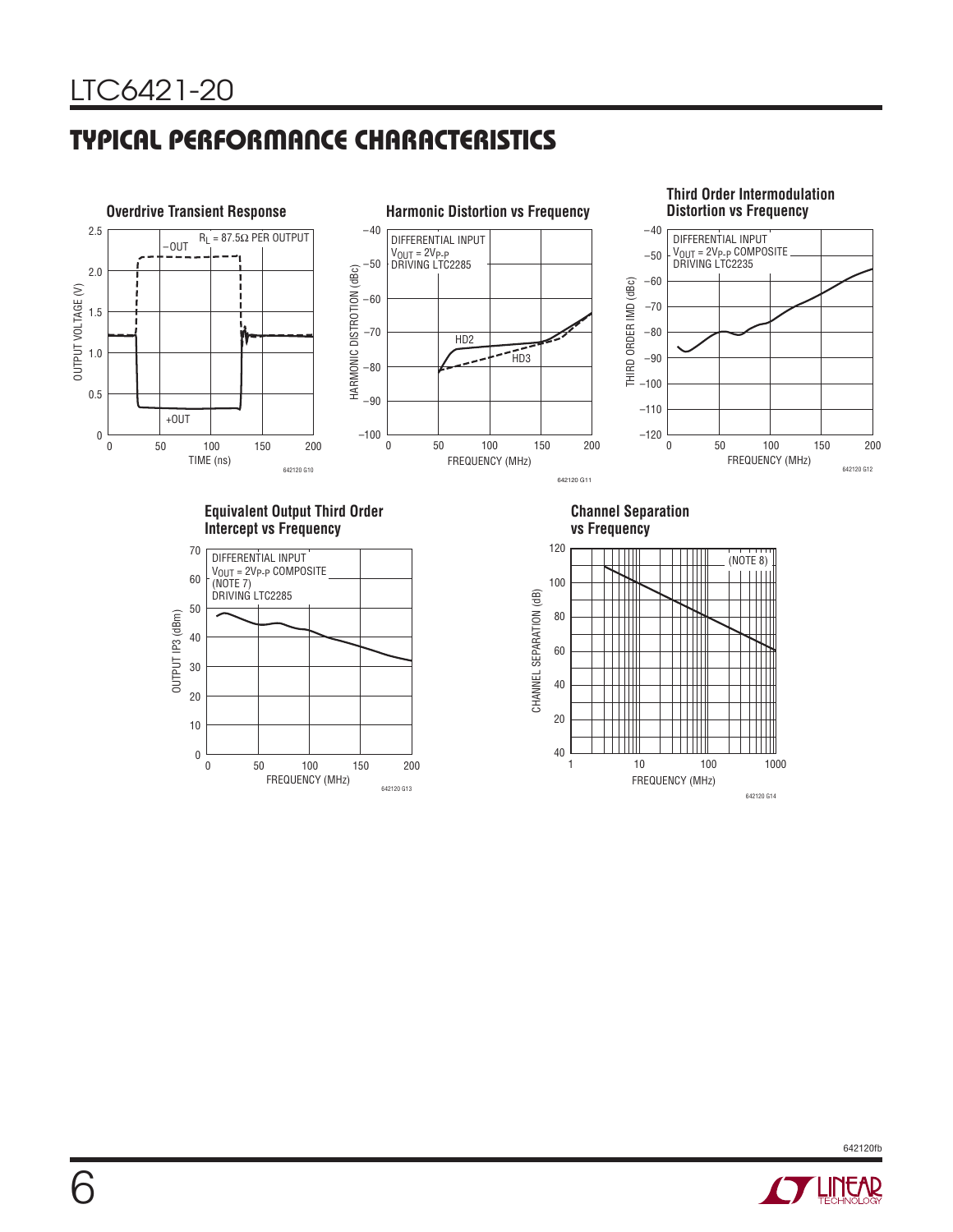#### **PIN FUNCTIONS**

**+INA, –INA, –INB, +INB (Pins 1, 2, 5, 6):** Differential Inputs of A and B channel respectively.

**V– (Pins 3, 4, 13, 14, 21):** Negative Power Supply. All four pins, as well as the exposed back, must be connected to same voltage/ground.

**ENABLEA, ENABLEB (Pins 9, 18):** Logic inputs. If low, the amplifier is enabled. If high, the amplifier is disabled and placed in a low-power shutdown mode, making the amplifier outputs high impedance. These pins are internally separate. These pins should not be left floating.

**V+ A , V+ B (Pins 15, 20, 7, 12 ):** Positive Power Supply (Normally tied to 3V or 3.3V). Supply pins of A and B channels are internally separate. Bypass each pin with 1000pF and 0.1μF capacitors as close to the pins as possible.

**–OUTA, +OUTA, –OUTB, +OUTB (Pins 16, 17, 11, 10):** Differential Outputs of channels A and B respectively.

V<sub>OCMA</sub>, V<sub>OCMB</sub> (Pins 19, 8): These pins set the output common mode voltage for the respective channel. They are internally separate. A 0.1μF external bypass capacitor is recommended.

**Exposed Pad (Pin 21):** V–. The Exposed Pad must be connected to same voltage/ground as pins 3, 4, 13, 14.

## **BLOCK DIAGRAM**





7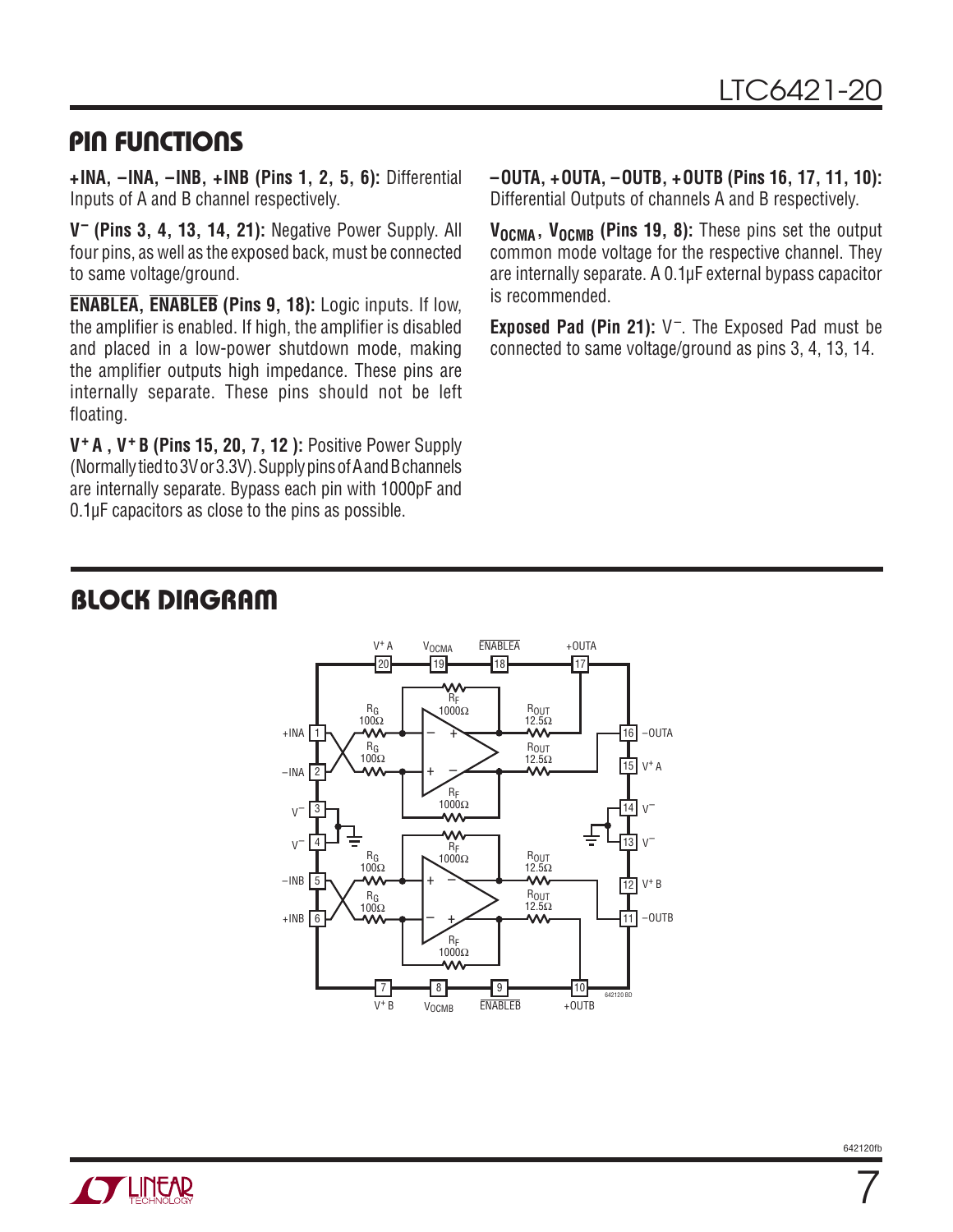#### **Circuit Operation**

Each of the two channels of the LTC6421-20 is composed of a fully differential amplifier with on chip feedback and output common mode voltage control circuitry. Differential gain and input impedance are set by 100Ω/1000Ω resistors in the feedback network. Small output resistors of 12.5 $\Omega$  improve the circuit stability over various load conditions.

The LTC6421-20 is very flexible in terms of I/O coupling. It can be AC- or DC-coupled at the inputs, the outputs or both. If the inputs are AC-coupled, the input common mode voltage is automatically biased close to  $V_{\text{OCM}}$  and thus no external circuitry is needed for bias. The LTC6421-20 provides an output common mode voltage set by  $V_{\Omega CM}$ , which allows driving an ADC directly without external components such as a transformer or AC coupling capacitors. The input signal can be either single-ended or differential with only minor differences in distortion performance.

#### **Input Impedance and Matching**

The differential input impedance of the LTC6421-20 is 200 $Ω$ . If a 200 $Ω$  source impedance is unavailable, then the differential inputs may need to be terminated to a lower value impedance, e.g. 50Ω, in order to provide an impedance match for the source. Several choices are available. One approach is to use a differential shunt resistor (Figure 1). Another approach is to employ a wide band transformer (Figure 2). Both methods provide a wide band impedance match. The termination resistor or the transformer must be placed close to the input pins in order to minimize the reflection due to input mismatch. Alternatively, one could apply a narrowband impedance match at the inputs of the LTC6421-20 for frequency selection and/or noise reduction.



**Figure 1. Input Termination for Differential 50**Ω **Input Impedance Using Shunt Resistor**



**Figure 2. Input Termination for Differential 50**Ω **Input Impedance Using a 1:4 Balun**

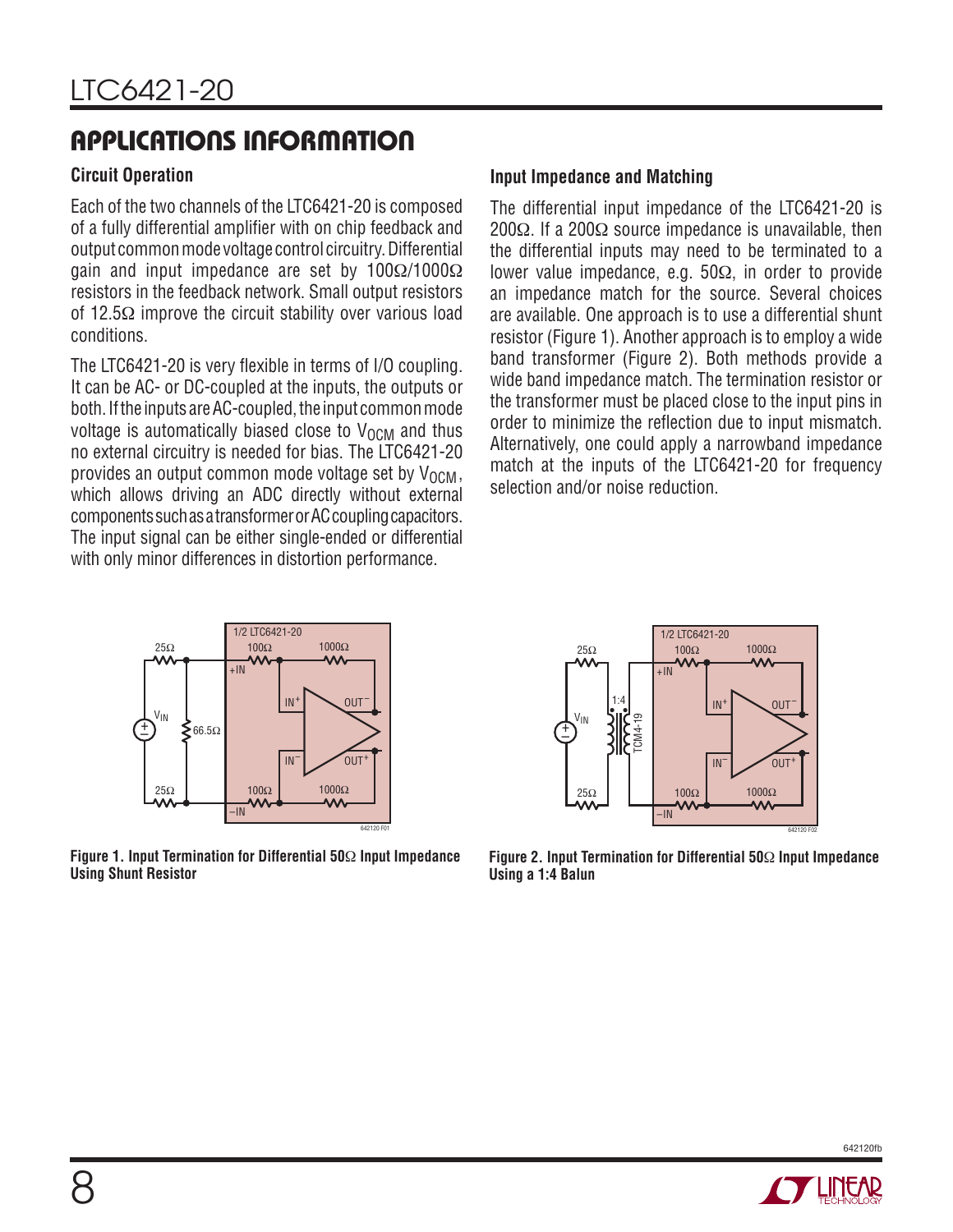Referring to Figure 3, LTC6421-20 can be easily configured for single-ended input and differential output without a balun. The signal is fed to one of the inputs through a matching network while the other input is connected to the same matching network and a source resistor. Because the return ratios of the two feedback paths are equal, the two outputs have the same gain and thus symmetrical swing. In general, the single-ended input impedance and termination resistor  $R_T$  are determined by the combination of  $R_S$ ,  $R_G$ and R<sub>F</sub>. For example, when R<sub>S</sub> is 50 $\Omega$ , it is found that the single-ended input impedance is 202 $\Omega$  and R<sub>T</sub> is 66.5 $\Omega$ in order to match to a  $50\Omega$  source impedance.

The LTC6421-20 is unconditionally stable. However, the overall differential gain is affected by both source impedance and load impedance as follows:

$$
A_V = \left| \frac{V_{OUT}}{V_{IN}} \right| = \frac{2000}{R_S + 200} \cdot \frac{R_L}{25 + R_L}
$$

#### **Output Impedance Match**

The LTC6421-20 can drive an ADC directly without external output impedance matching. Alternatively, the differential output impedance of 25 $\Omega$  can be matched to a higher value impedance, e.g.  $50\Omega$ , by series resistors or an LC network.

#### **Output Common Mode Adjustment**

The output common mode voltage is set by the  $V_{\Omega CM}$  pin, which is a high impedance input. The output common mode voltage is capable of tracking  $V_{\Omega CM}$  in a range from 1V to 1.6V. The bandwidth of  $V_{\text{OCM}}$  control is typically 15MHz, which is dominated by a low pass filter connected to the  $V_{\text{OCM}}$  pin and is aimed to reduce common mode noise generation at the outputs. The internal common mode feedback loop has a –3dB bandwidth of 300MHz, allowing fast rejection of any common mode output voltage disturbance. The  $V_{\text{OCM}}$  pin should be tied to a DC bias



**Figure 3. Input Termination for Single-Ended 50**Ω **Input Impedance**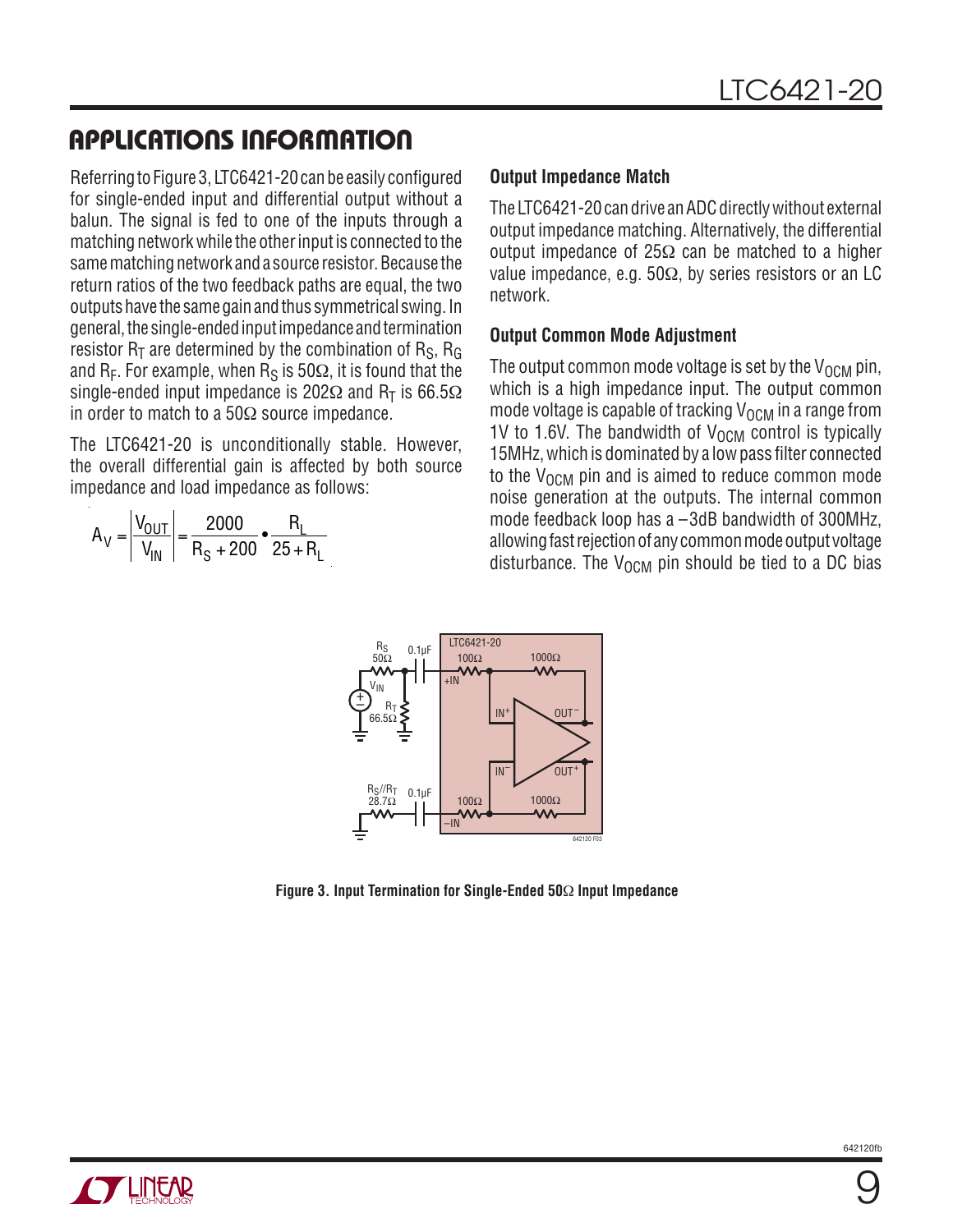voltage with a 0.1μF bypass capacitor. When interfacing with A/D converters such as the LTC22xx families, the  $V_{\text{OCM}}$  pin can be connected to the  $V_{\text{CM}}$  pin of the ADC.

#### **Driving A/D Converters**

The LTC6421-20 has been specifically designed to interface directly with high speed A/D converters. The back page of this data sheet shows the LTC6421-20 driving an LTC2285, which is a dual 14-bit, 125Msps ADC.

The  $V_{\text{OCM}}$  pins of the LTC6421-20 are connected to the  $V_{CM}$  pins of the LTC2285, which provide a DC voltage level of 1.5V. Both ICs are powered from the same 3V supply voltage.

The inputs to the LTC6421-20 can be configured in various ways, as described in the Input Impedance and Matching section of this data sheet. The outputs of the LTC6421-20 may be connected directly to the analog inputs of an ADC, or a simple lowpass or bandpass filter network may be inserted to reduce out-of-band noise.

#### **Test Circuits**

Due to the fully-differential design of the LTC6421 and its usefulness in applications with differing characteristic specifications, two test circuits are used to generate the information in this data sheet. Test Circuit A is DC1299, a two-port demonstration circuit for the LTC6420/LTC6421 family. The schematic and silkscreen are shown in Figure 4. This circuit includes input and output transformers (baluns) for single-ended-to-differential conversion and impedance transformation, allowing direct hook-up to a 2-port network analyzer. There are also series resistors at the output to avoid loading the amplifier directly with a 50Ω load. Due to the input and output transformers, the –3dB bandwidth is reduced from 1.3GHz to approximately 1.1GHz.

Test Circuit B uses a 4-port network analyzer to measure S-parameters and gain/phase response. This removes the effects of the wideband baluns and associated circuitry, for a true picture of the >1GHz S-parameters and AC characteristics.

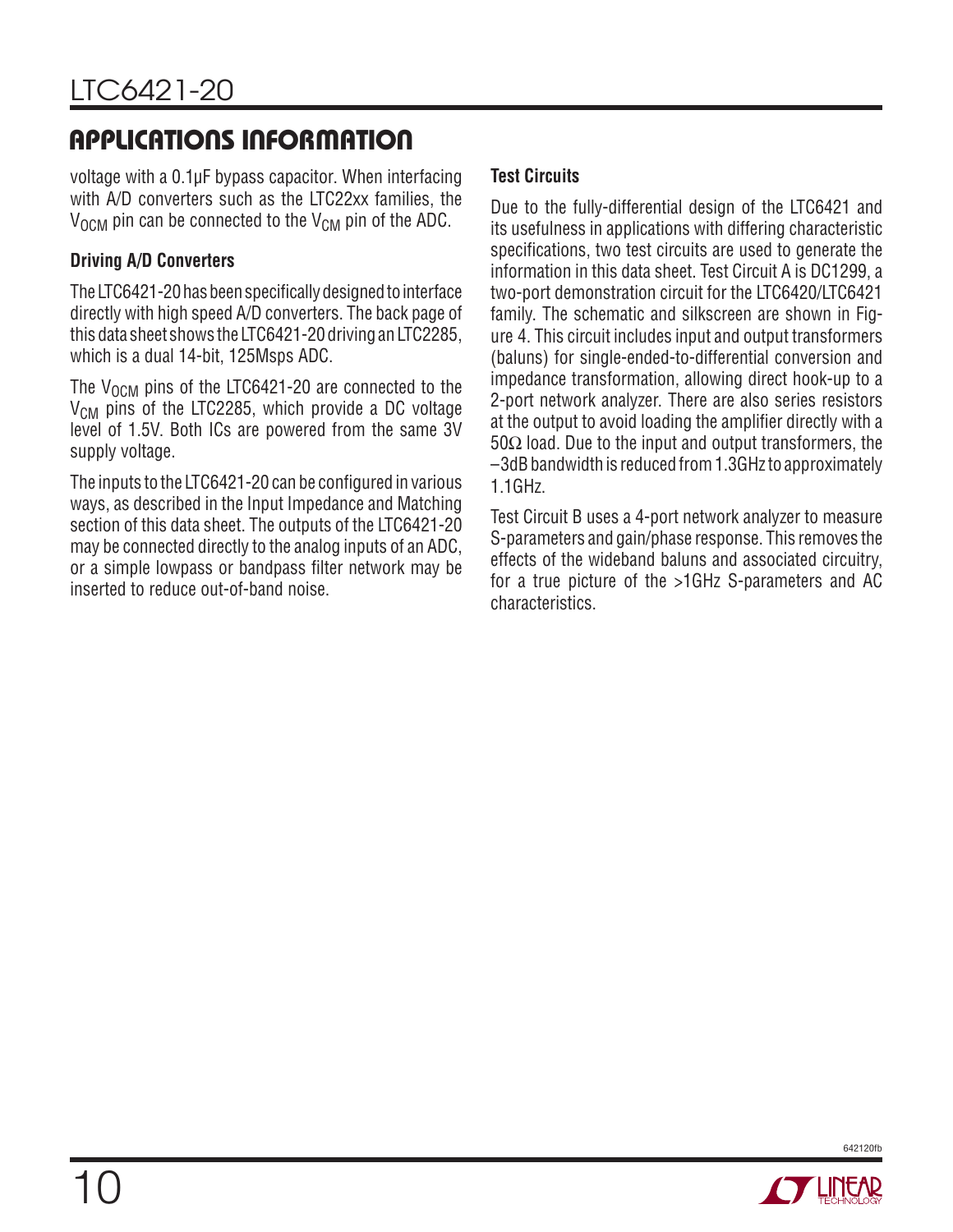

**Figure 4a. Top Silkscreen of DC1299 (Test Circuit A)**

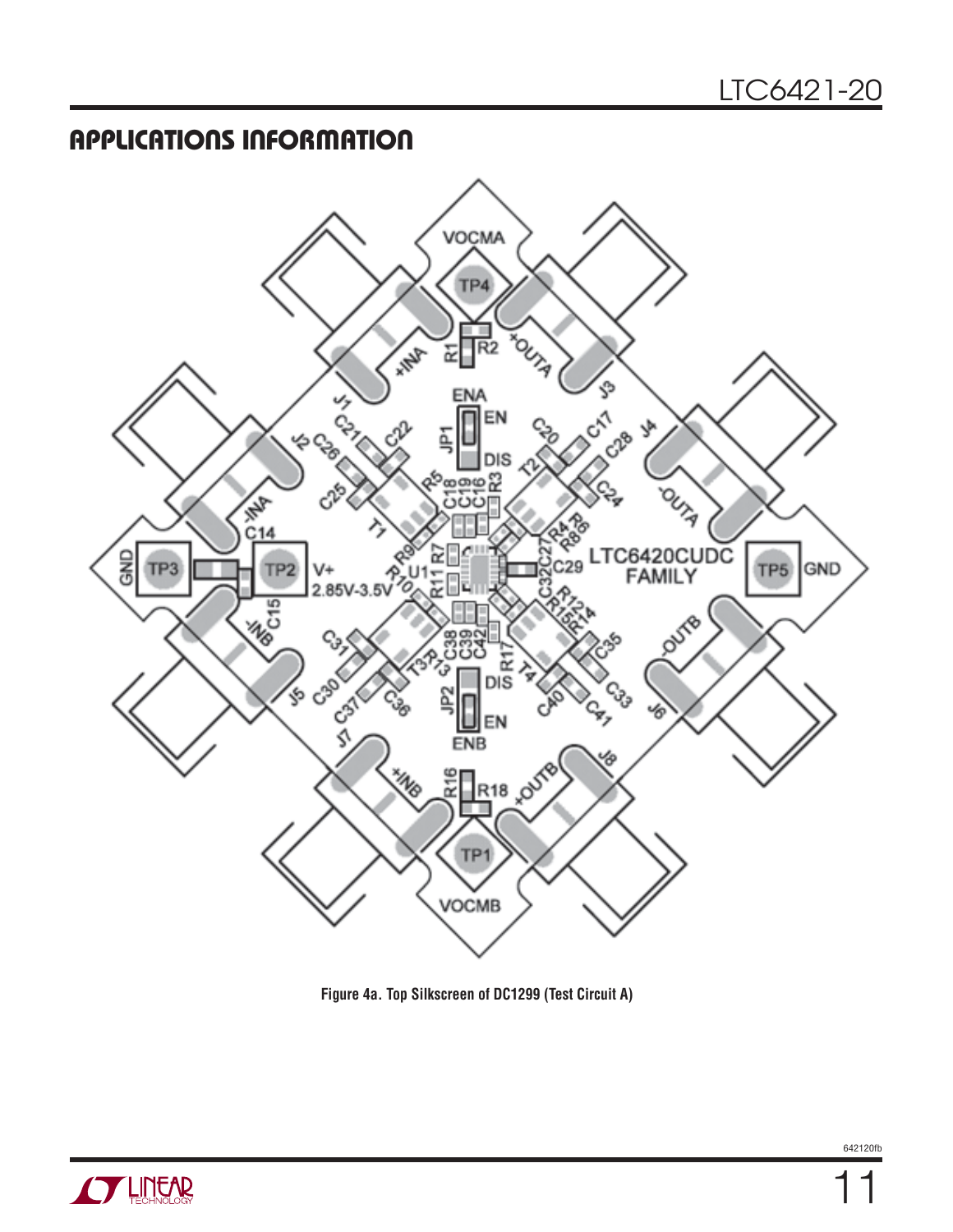

**Figure 4b. Demo Circuit 1299 Schematic (Test Circuit A)**

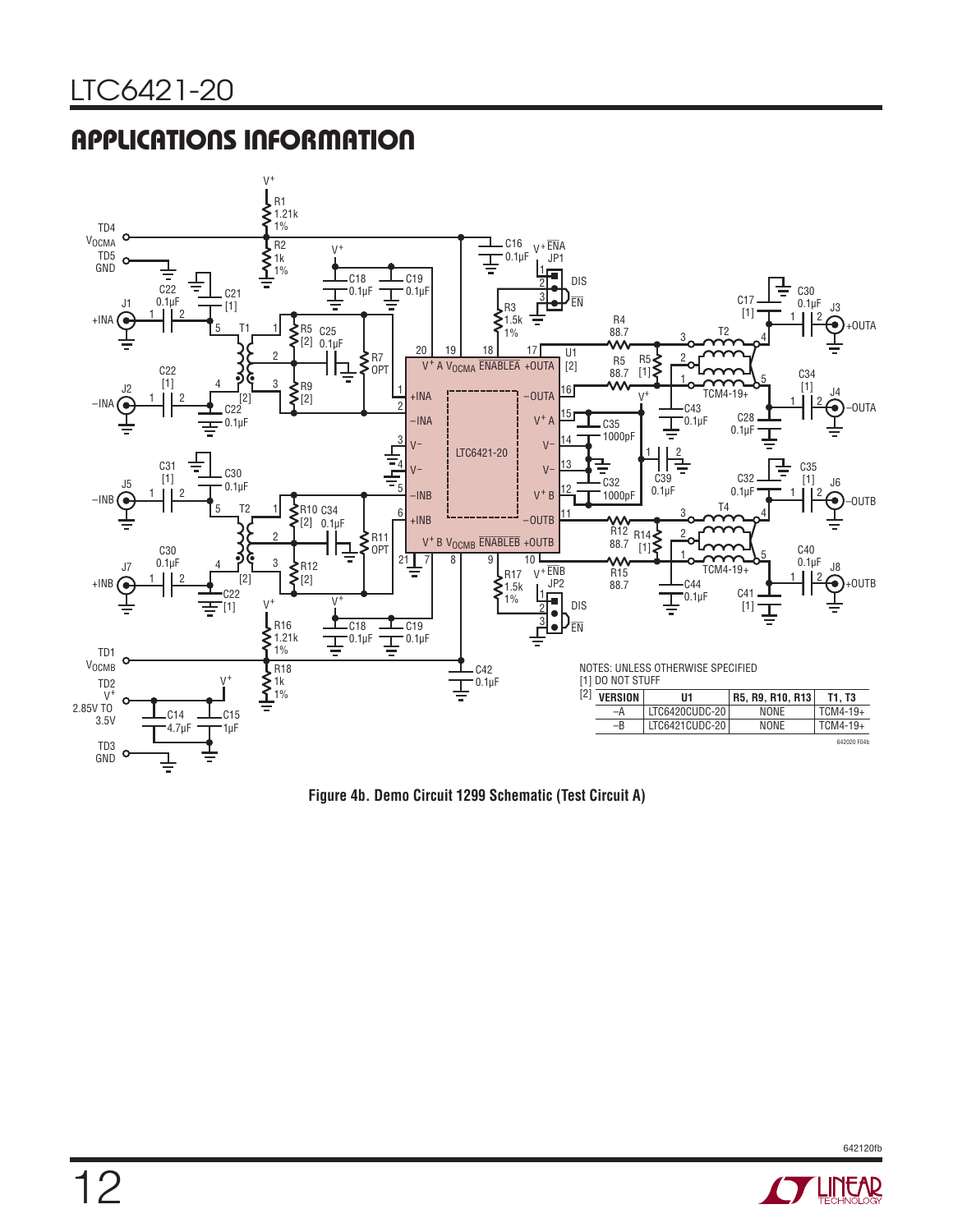#### **TYPICAL APPLICATIONS**



**Test Circuit B, 4-Port Measurements (Only the Signal-Path Connections Are Shown)**

#### **Parallel ADC Drivers to Reduce Wideband Noise**



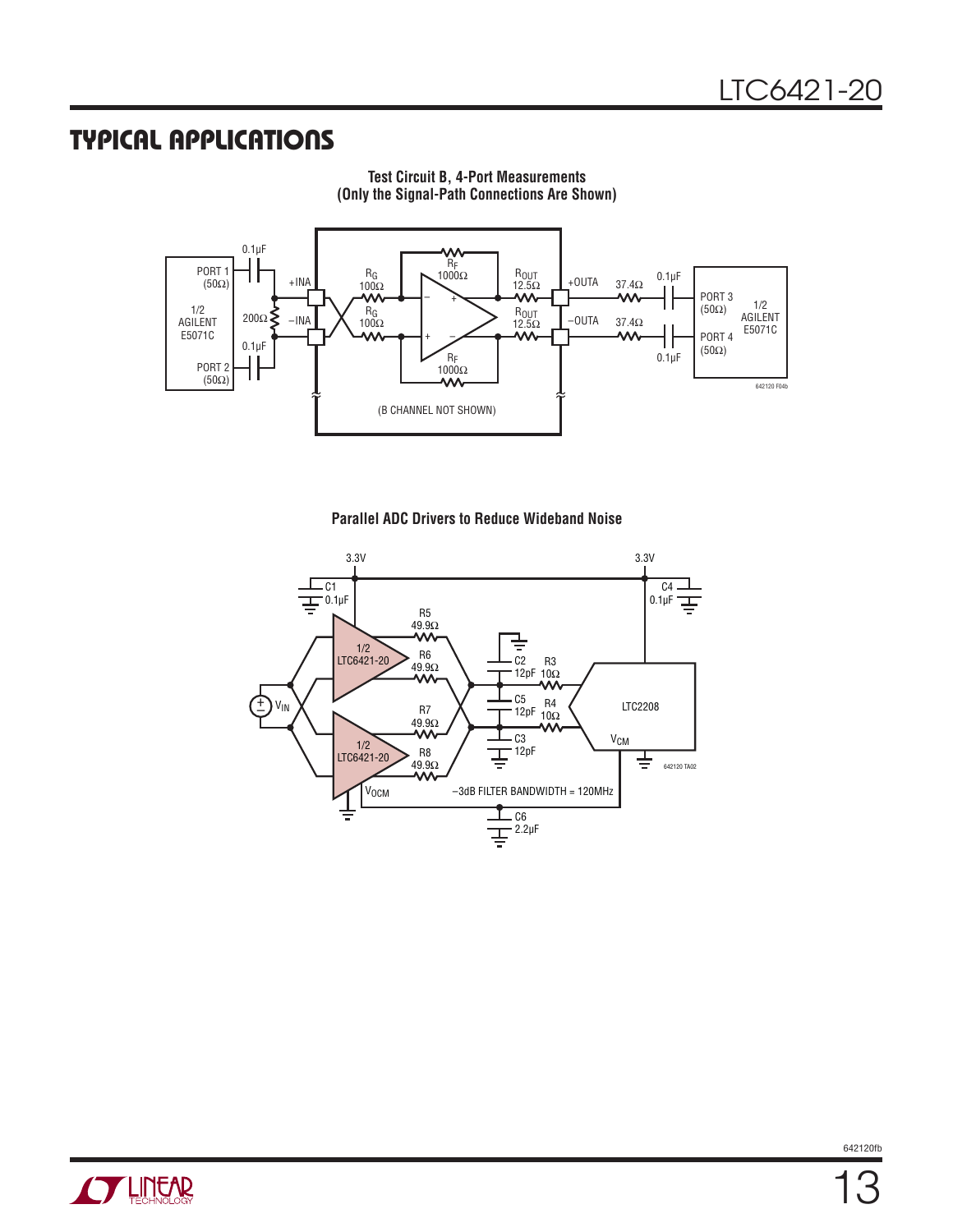## **PACKAGE DESCRIPTION**



**UDC Package**

4. DIMENSIONS OF EXPOSED PAD ON BOTTOM OF PACKAGE DO NOT INCLUDE

MOLD FLASH. MOLD FLASH, IF PRESENT, SHALL NOT EXCEED 0.15mm ON ANY SIDE

5. EXPOSED PAD SHALL BE SOLDER PLATED

6. SHADED AREA IS ONLY A REFERENCE FOR PIN 1 LOCATION

ON THE TOP AND BOTTOM OF PACKAGE

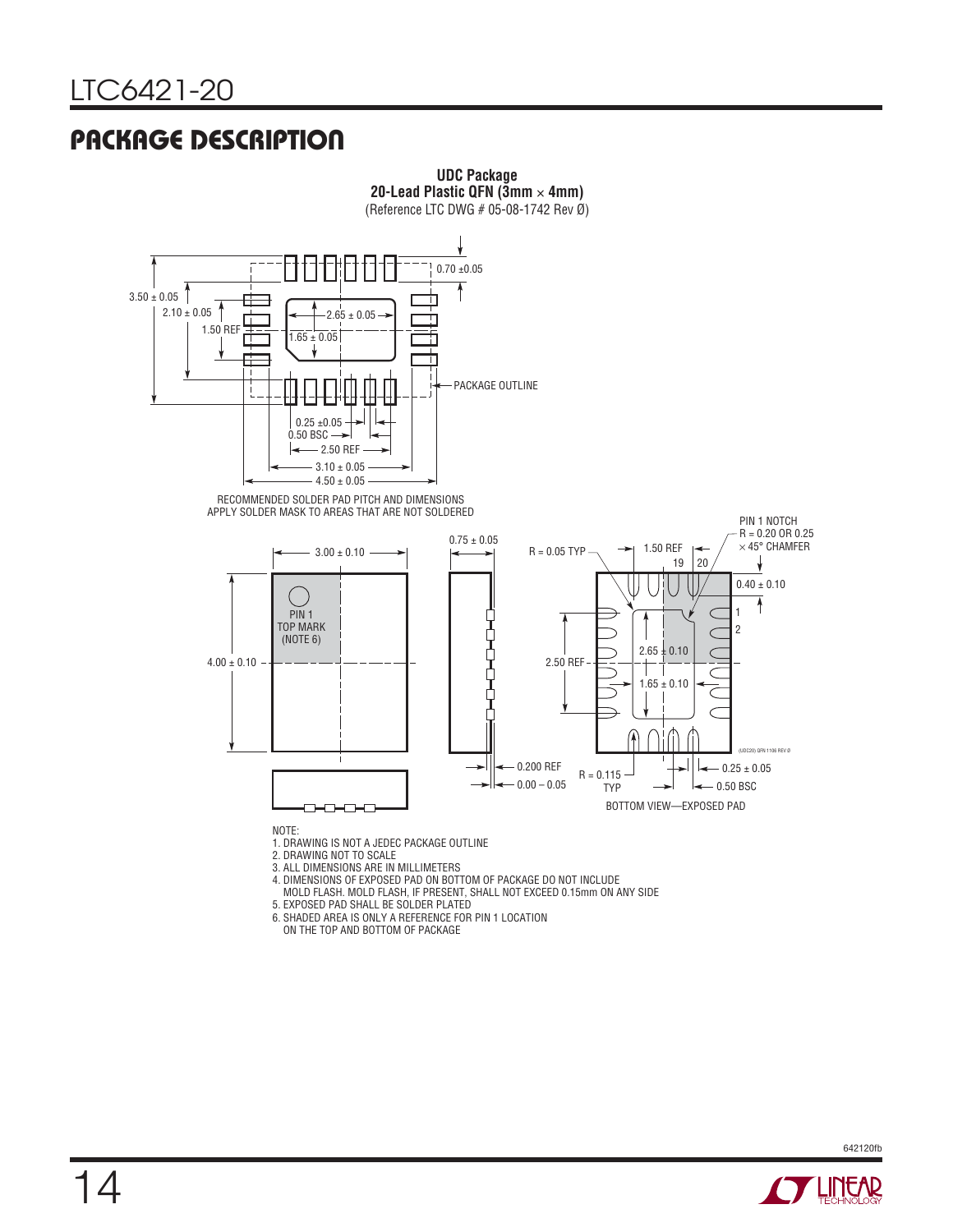## **REVISION HISTORY (Revision history begins at Rev B)**

| <b>REV</b> | <b>DATE</b> | DESCRIPTION                     | <b>PAGE NUMBER</b>   |
|------------|-------------|---------------------------------|----------------------|
|            | 3/10        | <b>Changes to Applications</b>  |                      |
|            |             | <b>Changes to Related Parts</b> | $\overline{a}$<br>١c |



**STARTED BY LINEAR**